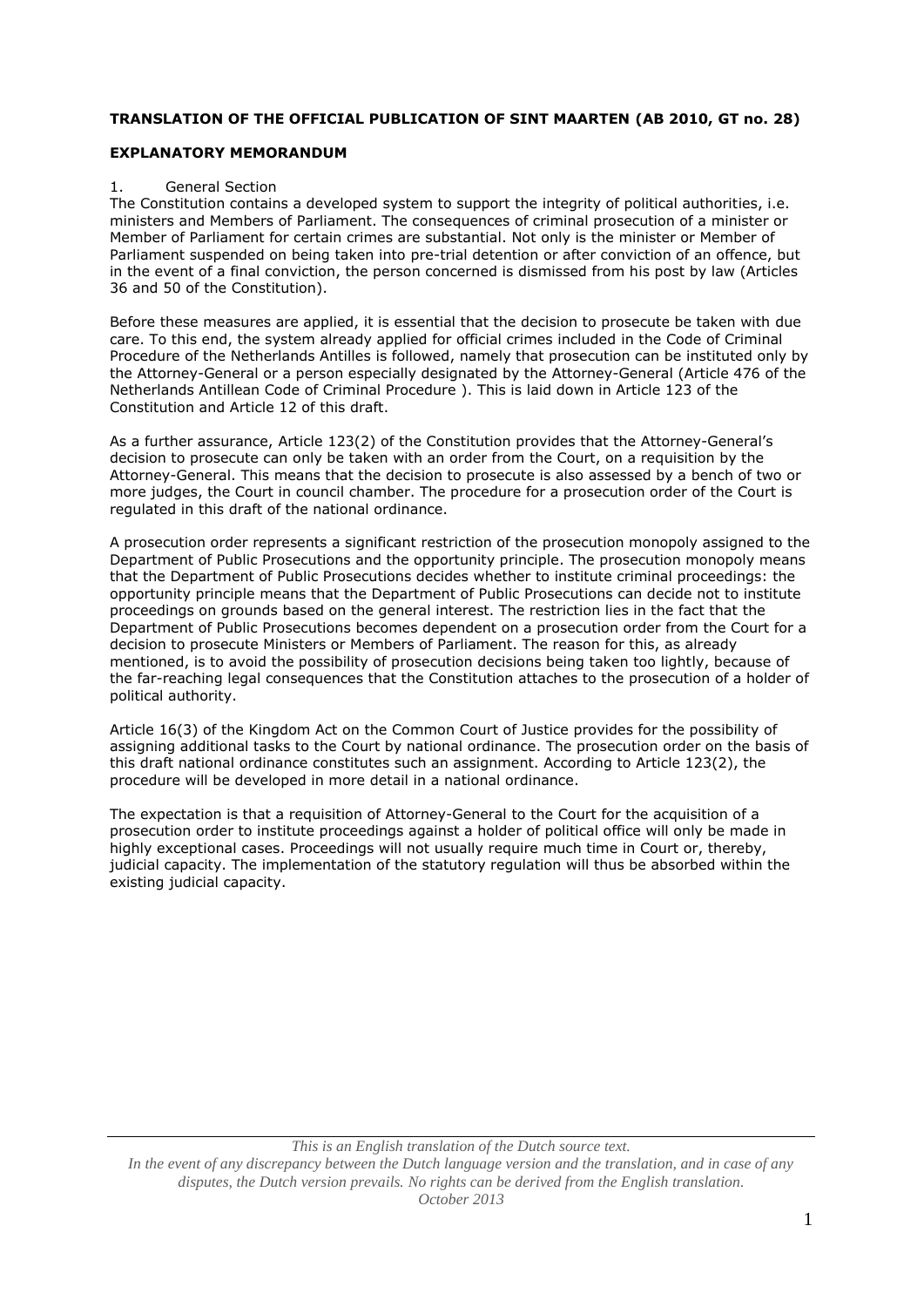# 2. Article by Article Section

# *Article 2*

It is provided that criminal prosecution of a political authority can only take place with a prosecution order of the Court, in response to a requisition from the Attorney-General.

'Prosecution' refers to the involvement of a judge in the case by the Department of Public Prosecutions. Well-known prosecution 'actions' include a requisition for pre-trial detention; summonsing the accused and applying for a preliminary court investigation. *A contrario*, this means that no prosecution order is required for the investigation in connection with suspicions of a criminal offence by a holder of political authority. The Constitution does not attach suspension or dismissal from office to such an investigation by law.

If, in cases arising, the Attorney-General has no prosecution order available on summonsing the defendant, it is a matter of a legal restriction of prosecution. The consequence is that the judge hearing the case will declare the criminal prosecution brought by the Department of Public Prosecutions to be inadmissible. If the public prosecutor submits an application to the examining judge for custody of a minister or Member of Parliament without being able to submit a prosecution order from the Court, the public prosecutor's application for custody is inadmissible. Furthermore, the fact that a prosecution order has been issued does not automatically mean that the examining judge will grant an application for custody. After all, the examining judge must independently assess whether all (further) legal and extra-legal conditions for provisional custody have been met.

According to the criminal procedure regulated in Articles 15 up to and including 29 of the Netherlands Antillean Code of Criminal Procedure, a party with a direct interest, such as the victim of a crime, can submit a complaint to the Court regarding the failure to prosecute the perpetrator of a crime, which can lead to a Court order to institute proceedings. The question is how the two procedures relate to each other. It could be said that a Court order following a complaint regarding failure to prosecute also involves a Court order for prosecution, within the meaning of this national ordinance. But it should be borne in mind here that Article 123 of the Constitution refers to a Court order in response to a requisition from the Attorney-General. The latter is precisely not the case in a complaint by an interested party regarding the failure to prosecute. Furthermore, the two procedures have a different purport. The complaint procedure serves as a correction of the prosecution monopoly, in the sense that interested parties can complain to the courts if the Department of Public Prosecutions decides not to prosecute a case (further) or takes no action. The proposed procedure, on the other hand, constitutes a correction precisely if a Department of Public Prosecutions threatens to institute proceedings too lightly. In view of the different purport of the two procedures and the different initiators (the interested party or the Attorney-General), the procedures can exist alongside each other. If the Court has issued an order to prosecute a Minister for a crime following a complaint from an interested party, the Attorney-General must then requisition the Court for a prosecution order after all. Obviously, the Court will base its decision on this on the order issued earlier, unless the circumstances have changed.

# *Articles 3 and 4*

These Articles regulate preliminary questioning and are adopted from Articles 12b and 12c of the Dutch Code of Criminal Procedure, which relates to the complaint regarding the failure to prosecute criminal offences. For example, the Attorney-General's claim is inadmissible if it concerns a political authority who is suspected of a misdemeanour rather than a crime, or if the suspect is no longer a Minister.

# *Article 5*

This Article regulates an elementary part of the right to a fair trial, namely that of the right of the accused to attend this prosecution decision.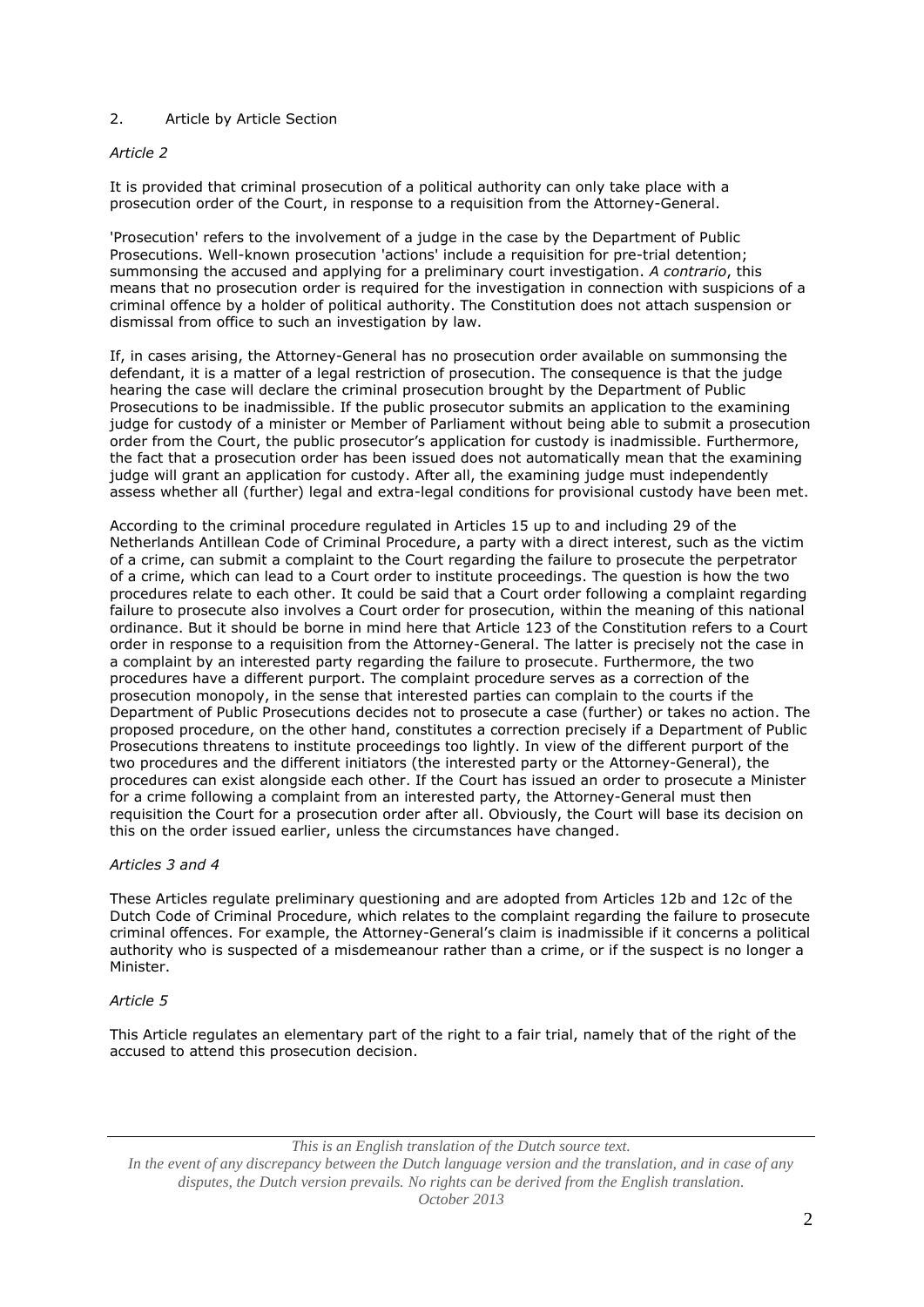### *Article 6*

This provision contains a number of fundamental rights of a suspect: the right to remain silent and the right to counsel. The suspect is informed of the right to remain silent before the hearing. This is the caution. The Article is based on Article 21 of the Netherlands Antillean Code of Criminal Procedure.

### *Article 7*

This Article regulates the right of the accused to take cognizance of the documents. For reasons mentioned in the Article, documents can be exempted from inspection. The Article is derived from Article 20 of the Netherlands Antillean Code of Criminal Procedure.

### *Article 8*

This Article is derived from Article 23 of the Netherlands Antillean Code of Criminal Procedure and is self-explanatory.

### *Article 9*

This Article is based on Article 25 of the Netherlands Antillean Code of Criminal Procedure, which concerns the prosecution order in response to a complaint regarding failure to prosecute. The criteria are also drawn from that procedure. It is of great importance that the Court can not only assess the feasibility of criminal prosecution, but also whether this is opportune. This follows from the second paragraph. It is conceivable, for example, that a relatively minor crime is involved and the accused political authority has announced his or her resignation.

The fourth paragraph affords the Court the possibility of providing for further investigation through an order to the examining judge.

### *Article 10*

These Articles contain a number of general regulations on the proceedings in chambers. The Article is drawn from Article 24 of the Netherlands Antillean Code of Criminal Procedure.

### *Article 11*

No ordinary legal recourse is open against the decision of the Court. This is in line with the judicial order to prosecute or take further legal action in response to a complaint from a party with a direct interest, pursuant to Article 15 *et seq.* of the Netherlands Antillean Code of Criminal Procedure .*Article 12*

This Article provides that the prosecution of a political authority for a crime must be instituted by the Attorney-General or by a member of the Department of Public Prosecutions to be designated by the Attorney-General. This places the prosecution of a political authority in the hands of the most senior member of the Department of Public Prosecutions. This is desirable in connection with the far-reaching legal consequences that the Constitution attaches to such criminal prosecution. The provision is based on Article 123(1) of the Constitution and Article 476 of the Netherlands Antillean Code of Criminal Procedure. One difference with Article 476 is that the Article relates only to a Minister accused of a serious offence committed while in office, while the Article proposed here also provides for Members of Parliament and for prosecution for crimes under ordinary law.

### *Article 13*

This provision is taken over from Article 27 of the Netherlands Antillean Code of Criminal Procedure, which relates to an order to prosecute or take further legal action. The provision is an application of the principle that a suspect has the right to the hearing of his case by an unbiased judge, as laid down in Article 26 of the Constitution and Article 6 of the ECHR.